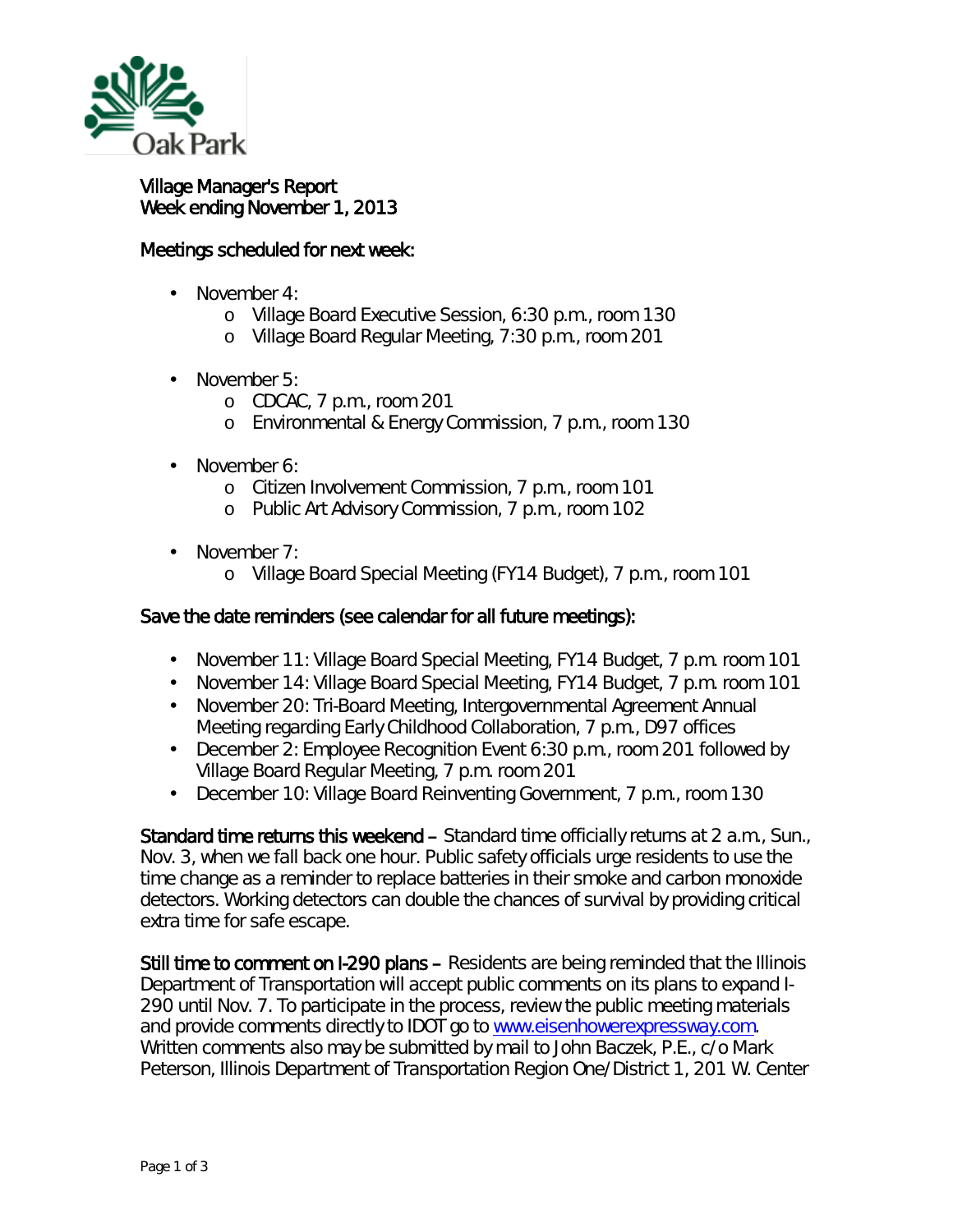Court, Schaumburg, IL 60196 – or fax to 847.705.4159. We will continue to post information and useful links on the Village website at [www.oak-park.us/eyeontheike.](http://www.oak-park.us/eyeontheike)

Community collaboration efforts progress – Hoping to maintain the momentum of recent discussions, the [Community Relations Department](http://www.oak-park.us/our-community/community-relations) has continued to pursue collaboration with the [Community of Congregations](http://www.communityofcongregations.org/) and Austin service providers to strengthen relationships between our communities. At a follow-up meeting on Oct. 23 the Community of Congregations offered to use its annual meeting in January to host a community education event that will explore existing partnerships that focus on key issues for our communities. Preliminary plans are to have multiple sessions with presenters who will serve as resource contacts. Opportunities to enhance and strengthen existing collaborations also will be explored. In addition, the groups intend to work together to prioritize and identify new opportunities for collaboration that can enhance mutual social and cultural understanding.

Prescription drug disposal to become regular service – After collecting nearly 85 pounds of prescription drugs on Oct. 26 as part of a national annual program, Police and Public Works have joined forces to make collection an ongoing service. A [MedReturn Drug Collection Unit,](http://www.medreturn.com/drug-collection-unit.php) purchased using a grant from the Illinois EPA, will be installed in the lobby of the police station at Village Hall. The unit, which functions very much like a postal drop box, will be securely anchored to the floor and will be able to collect up to 50 pounds of material, though it will not be able to take needles or other medical waste. Police personnel will log and dispose of the drugs in accordance with established procedures. Collection of expired or unwanted prescription drugs began here as part of the annual [National Take-Back Initiative](http://www.deadiversion.usdoj.gov/drug_disposal/takeback/) sponsored by the Drug Enforcement Administration. Safe disposal of drugs is becoming increasingly important, as trace residues of some medications can turn up in the water supply. The FDA has a [list of tips for proper drug disposal](http://www.fda.gov/forconsumers/consumerupdates/ucm101653.htm) and advises against flushing most prescription drugs.

Hollywood keeps calling – The Food Network's Guy Fieri, host of the popular food show *[Diners, Drive-ins and Dives,](http://www.foodnetwork.com/diners-drive-ins-and-dives/index.html)* was in town this week to film segments of the hit show at two local eateries. On Monday, Guy visited Mickey's on Harlem and Tuesday he was at the Marion Street Cheese Market to highlight their fare. Air dates of the segment are not yet known, but we will try to keep everyone posted. In other film news, 20th Century Fox will be back in the Village on Monday to film scenes for the new political thriller, *[Crisis](http://www.nbc.com/crisis/)* which is scheduled to debut on NBC during the winter Olympics.

Construction update – The water and sewer main improvement project is winding down on Highland Avenue between Harrison and Van Buren streets, with the street scheduled to reopen by mid-November. Street concrete has been poured and sidewalk concrete should be poured next week. Parkway restoration also is scheduled to begin next week. Installation of the new bicycle shelters at Marion Street and Ridgeland Avenue should be complete early next week, as the viaduct enhancement project continues. All curbs, sidewalks and driveways on the west side of Belleforte Avenue have been poured, with removal work on the east side to begin. Concrete work has been completed on the east side of Cuyler Avenue, as concrete